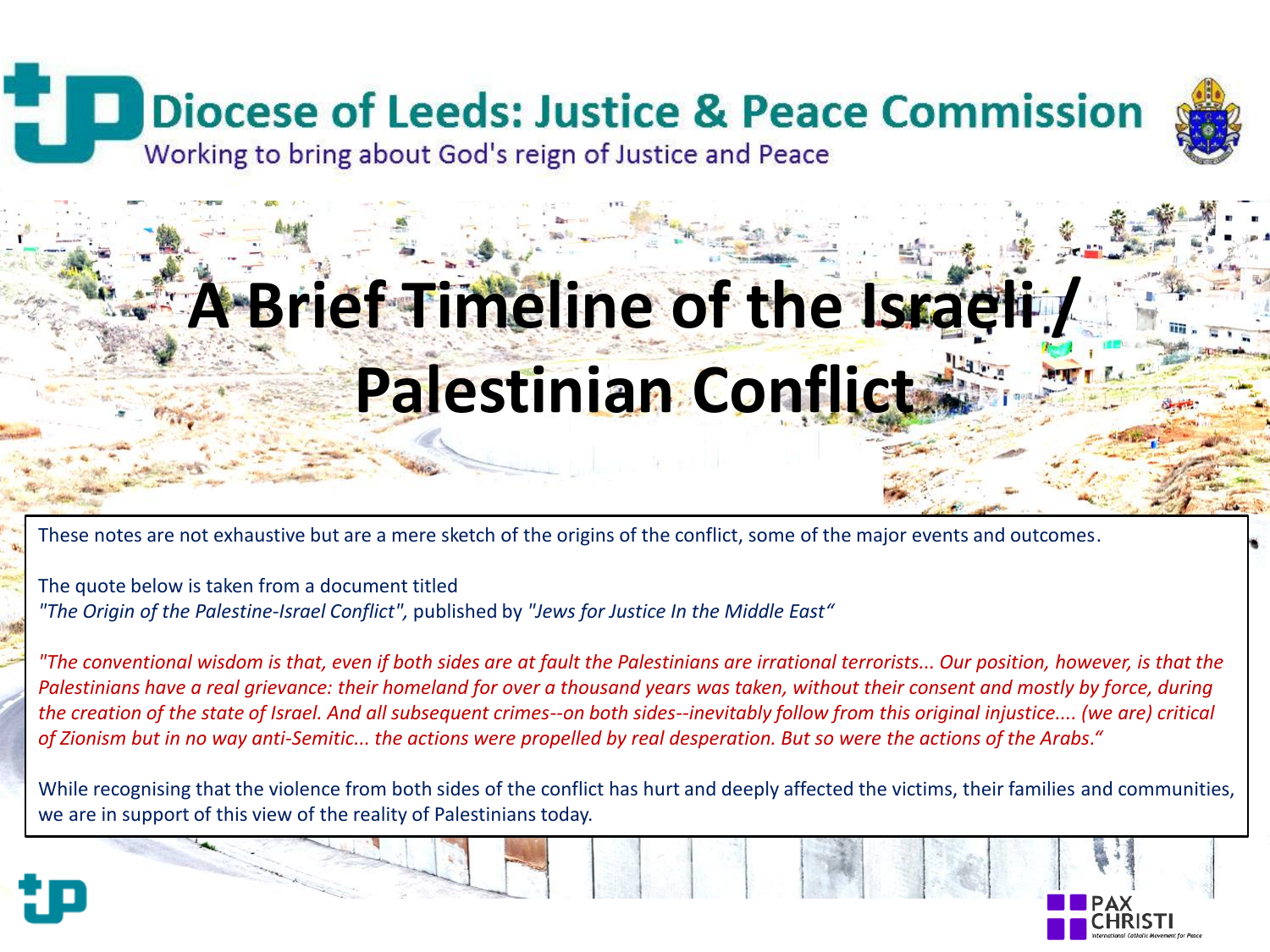**From 1516** 

**Palestine was under Turkish Ottoman control and within that Empire it was an identifiable geographic and cultural region even though at that time there were no nation states in that part of the Empire.**

**800CE By the end of the seventh century CE. Palestine was predominantly Arab and Islamic**

**1840's CE Britain encourages Jewish immigration into Ottoman controlled Palestine as a means of protecting imperial interests**

**Before the 1880s there was little tension between Arabs and Jews. Tensions arose when Zionist settlers arrived partly as a result of the Jewish National Fund which was set up to buy Palestinian land from the Arabs. Thus the peasants who had cultivated it were dispossessed.**



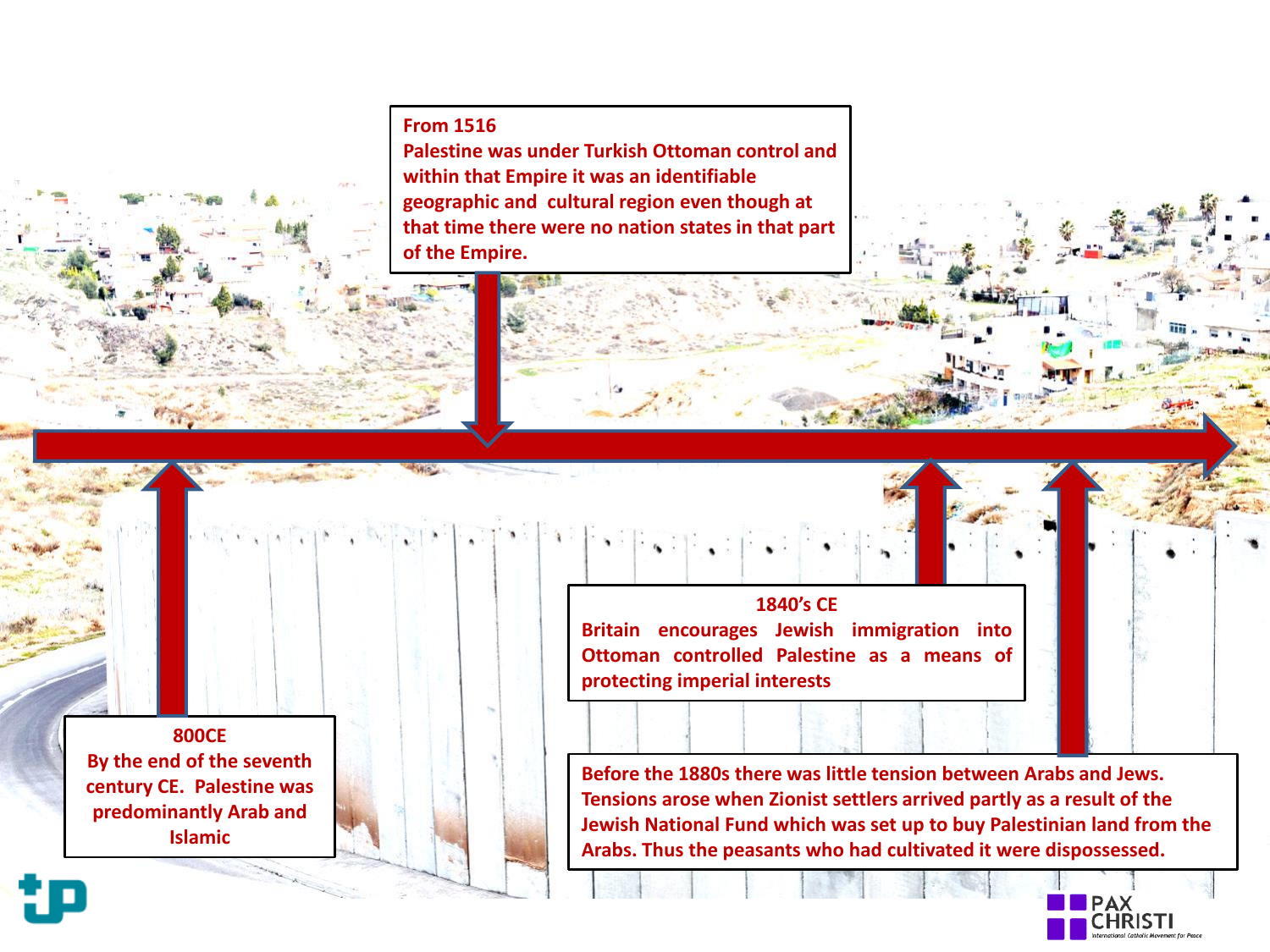## **1917**

**The Balfour Declaration made by the British Government supported the establishment of a "national home for the Jewish people". The myth was promulgated of "a land without people for a people without land". It in fact was home to 700,000 Palestinians in 1919. Promises had already been made to the former Ottoman colonies that independence would be theirs in return for support for the Allies in World War 1.**

**1922-1939** 

**With the rise of Fascism in Europe 250,000 Jews sought refuge in Palestine. In an increasingly charged political situation the British had already made promises to both sides. Violent conflict and armed clashes between the British and Jews the British and Palestinians Arabs, and the Palestinian and Jewish populations seeking independence, took place during the period between the World Wars.**

**1922 With the collapse of the Ottoman Empire after the First World War, the League of Nations gave Britain the Mandate to administer Palestine.**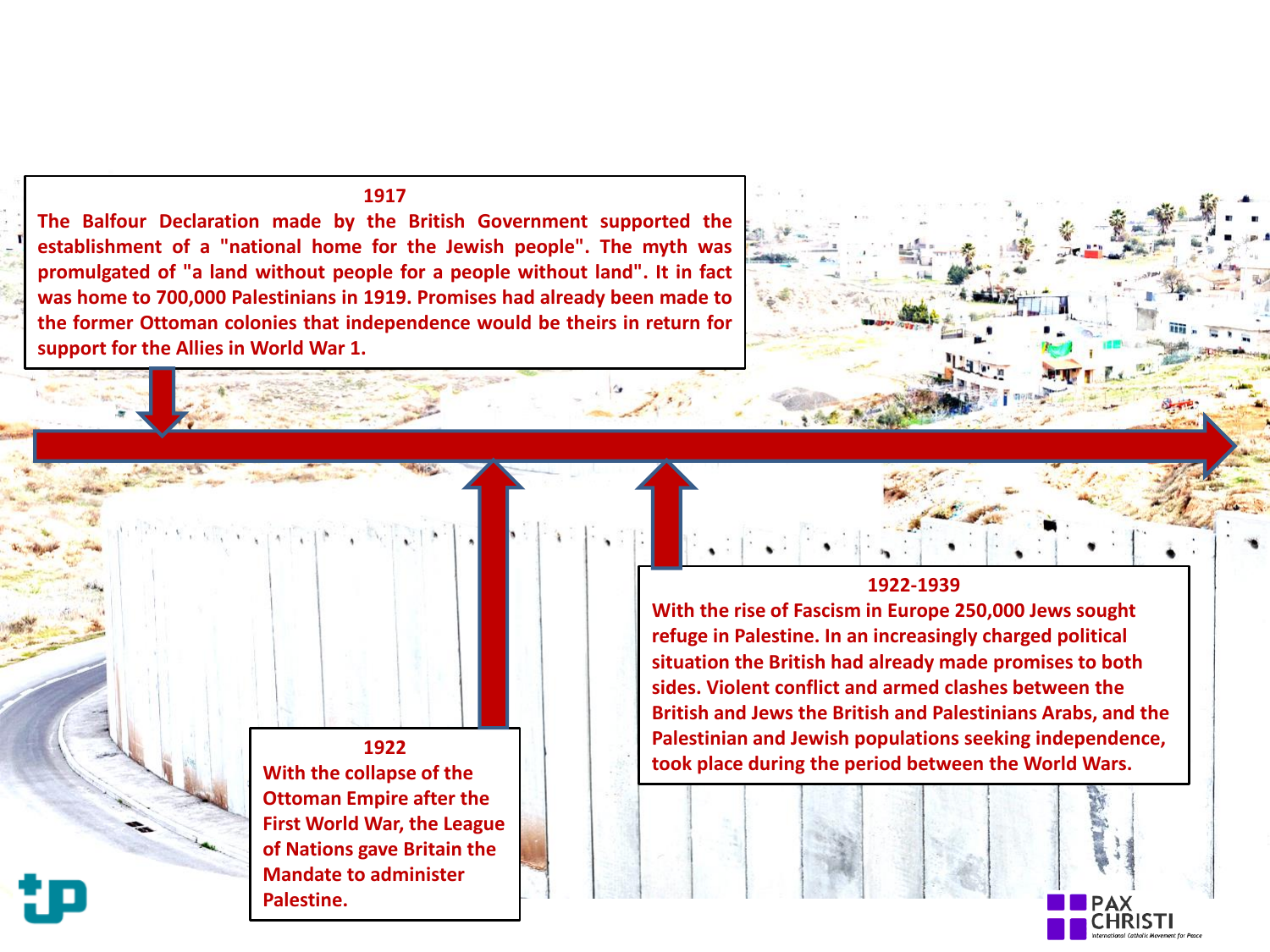**1941-45.** 

**The persecution of Jews in Europe and the Holocaust, in which 6million Jews died, leads to an increase in immigration to Palestine.**

**1947-49 The Nabka (Arabic for disaster/catastrophy). Between 700,000 and 900,000 Palestinians were forcibly expelled or fled in fear from their homes in the areas that became the State of Israel. In many incidents villages were attacked and inhabitants massacred e.g. Deir Yassim in 1948. Many indigenous Arabs took their keys with them as they had been given to understand that they would be able to return later when hostilities ceased. Under international law, and the UN Resolution 194, these refugees have a legal right to return to their homes. Obviously in the current situation exercising this choice is complicated and well nigh impossible and would entail lengthy discussion if it were to be implemented at all, let alone justly.**

## **1947**

**The UN General Assembly passes The Partition Plan dividing the British Mandate of Palestine into two states. 55% for a Jewish state, 45% for a Palestinian Arab state. This was accepted by the Jewish Leadership but rejected by the Palestinians because though they were still the majority in the Jewish state they were to be ruled by a Jewish ruling body.**

## **May 1948**

**.**

**The Declaration of Israel as a Jewish state. The British withdrew and Egypt, Jordan and Syria invaded Israel causing an Arab-Israeli war to break out in which the Arabs were defeated subsequently from 1948- 1966 the indigenous Palestinians have lived under military rule.**

#### **1949**

**The Geneva Convention was formulated and accepted by all international communities. It requires that any occupying power must leave the territory to the people who live there; and may not bring in their own people to populate the territory. Britain and the US in supporting the creation of the Jewish state, allowed the Jewish community to claim legal right to the territory. On the other hand, in the light of the Geneva convention the Palestinians have always recognised their right to remain there,. In their estimation, therefore, the continued evictions, home demolitions, detentions and collective punishment, meted out by the Israelis, have contravened the Geneva convention.**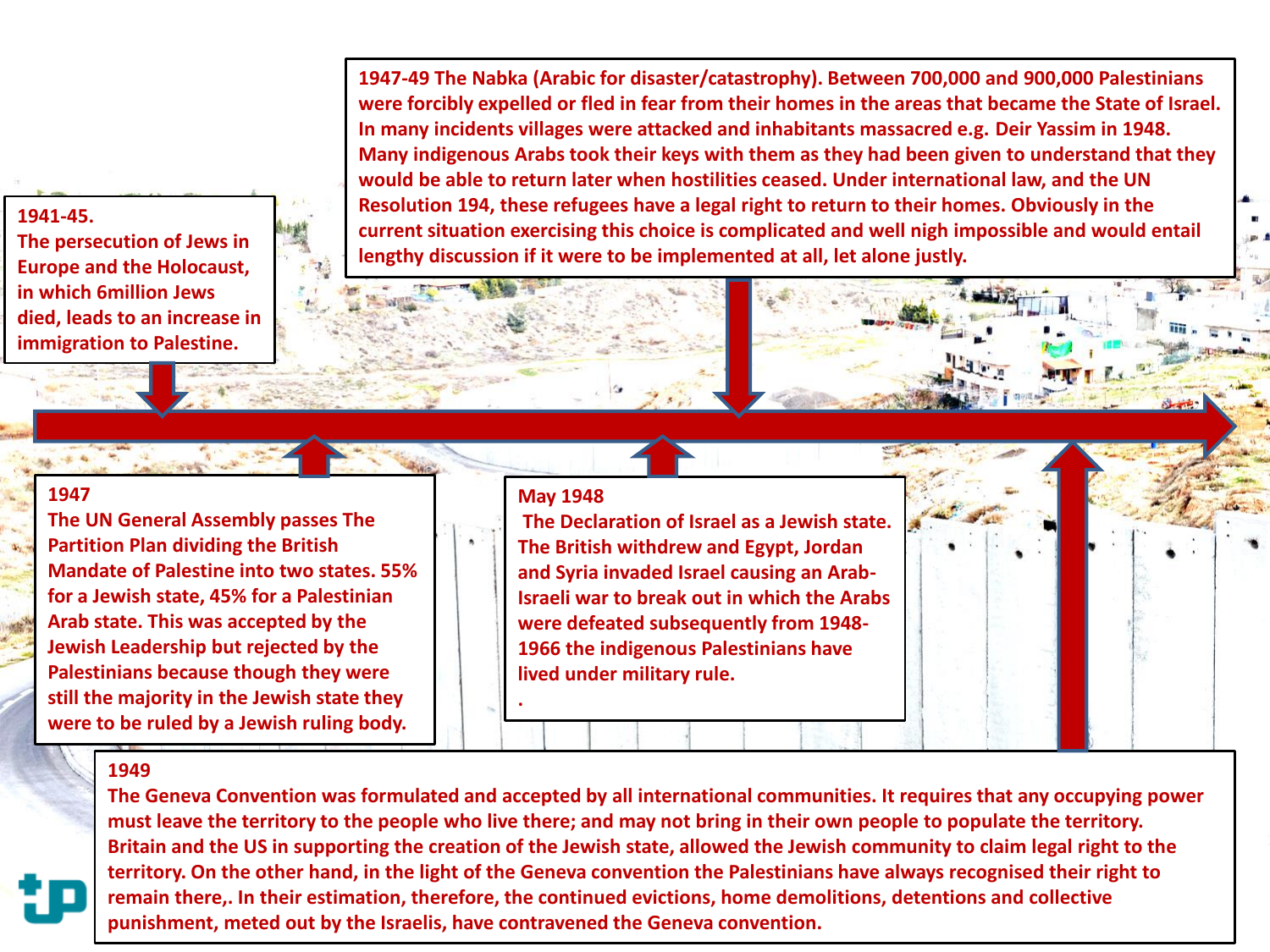### **1974**

The proposal of a Two State Solution. The framework of the solution is set out in UN resolutions on the "Peaceful settlement of the question of Palestine", going back to 1974. The resolution calls for "two States, Israel and Palestine ... side by side within secure and recognized borders" together with "a just resolution of the refugee question in conformity with UN resolution 194". The Palestinian leadership has embraced the concept since the 1982 Arab Summit in Fez.

## **1964**

**The Palestinian Liberation Organisation is founded in Cairo by the Arab League: it aims to destroy Israel through armed struggle and restore an independent Palestinian state.**

**1968-73 wars of attrition between Egypt and Israel, and Syria and Israel.**

**1974 Yasser Arafat makes his first appearance at the UN General Assembly.**

#### **1967**

雀目

**The Six Day war between Israel and Egypt, Syria and Jordan. A pre-emptive strike by Israel, and their vastly superior military capability ensured that the war was short-lived. It was as a result of this war that Israel occupied the Gaza Strip, the West Bank and East Jerusalem.**

**Since 1967, each Israeli government has invested significant resources in establishing and expanding the settlements in the occupied territories both in terms of the area of land they occupy and in terms of population. It is recognised that Israeli settlements not only diminished Palestinian life but are a drain on the natural resources particularly water.**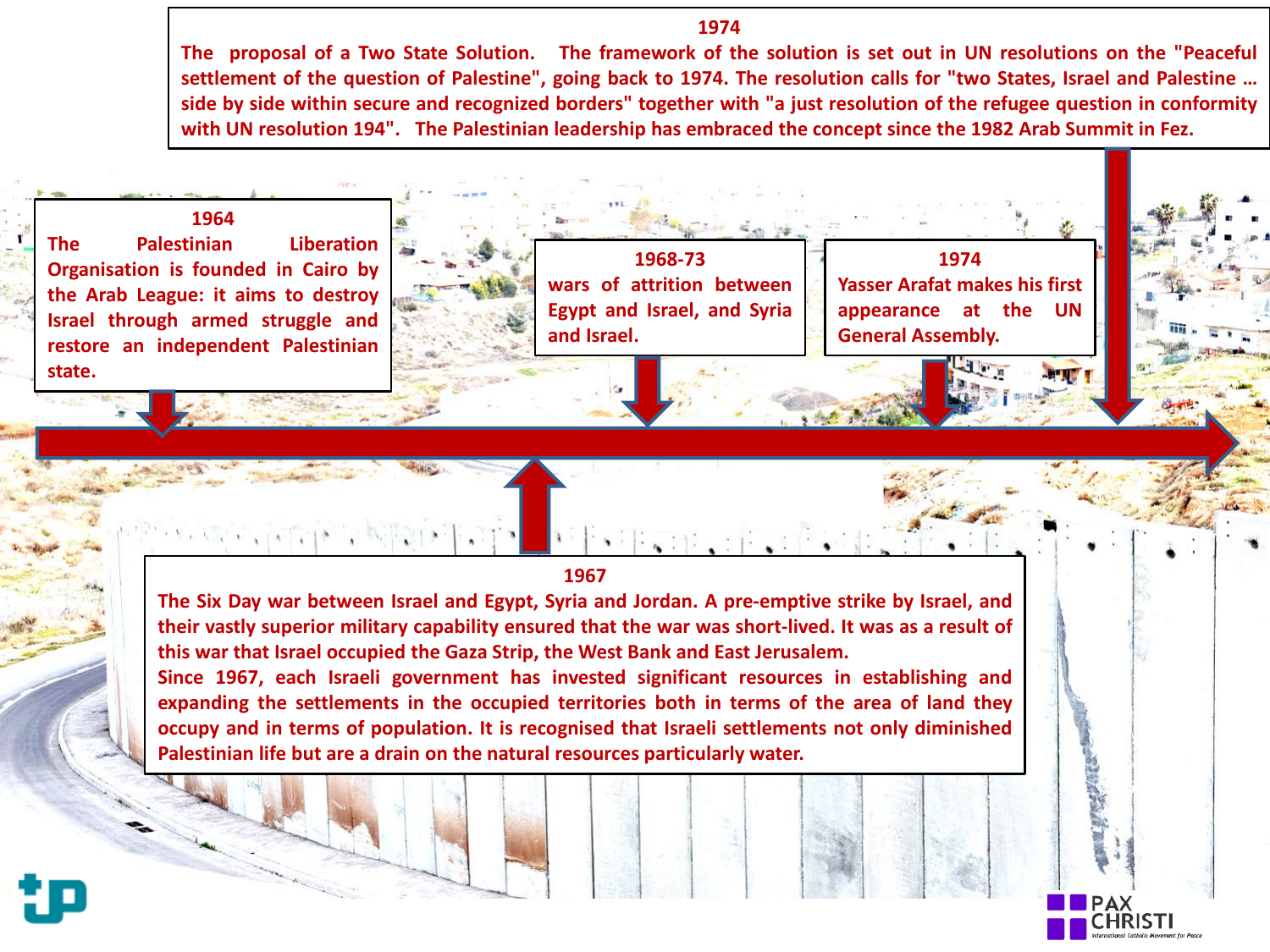# **1987.**

**As a result of two "uprisings" (intifadas) against the occupation (1987 -1993 and 2000 - 2005 ), the Israeli army has imposed constantly increasing restrictions on all Palestinians, causing much physical and psychological suffering, not least to the children. Harassment is now the daily experience of all those who have to cross checkpoints to get to their employment. It is not uncommon for them to experience deliberate delays and regular humiliation.**

## **1991**

**After six years of the first Palestinian uprising (1st. intifada) there was a growing desire for a peaceful resolution. A conference was convened in Madrid sponsored by the Spanish, the U.S. and the Soviet Union. Negotiations concerning the agreement, (an outgrowth of the Madrid Conference of 1991) , were conducted secretly in Oslo, Norway.**

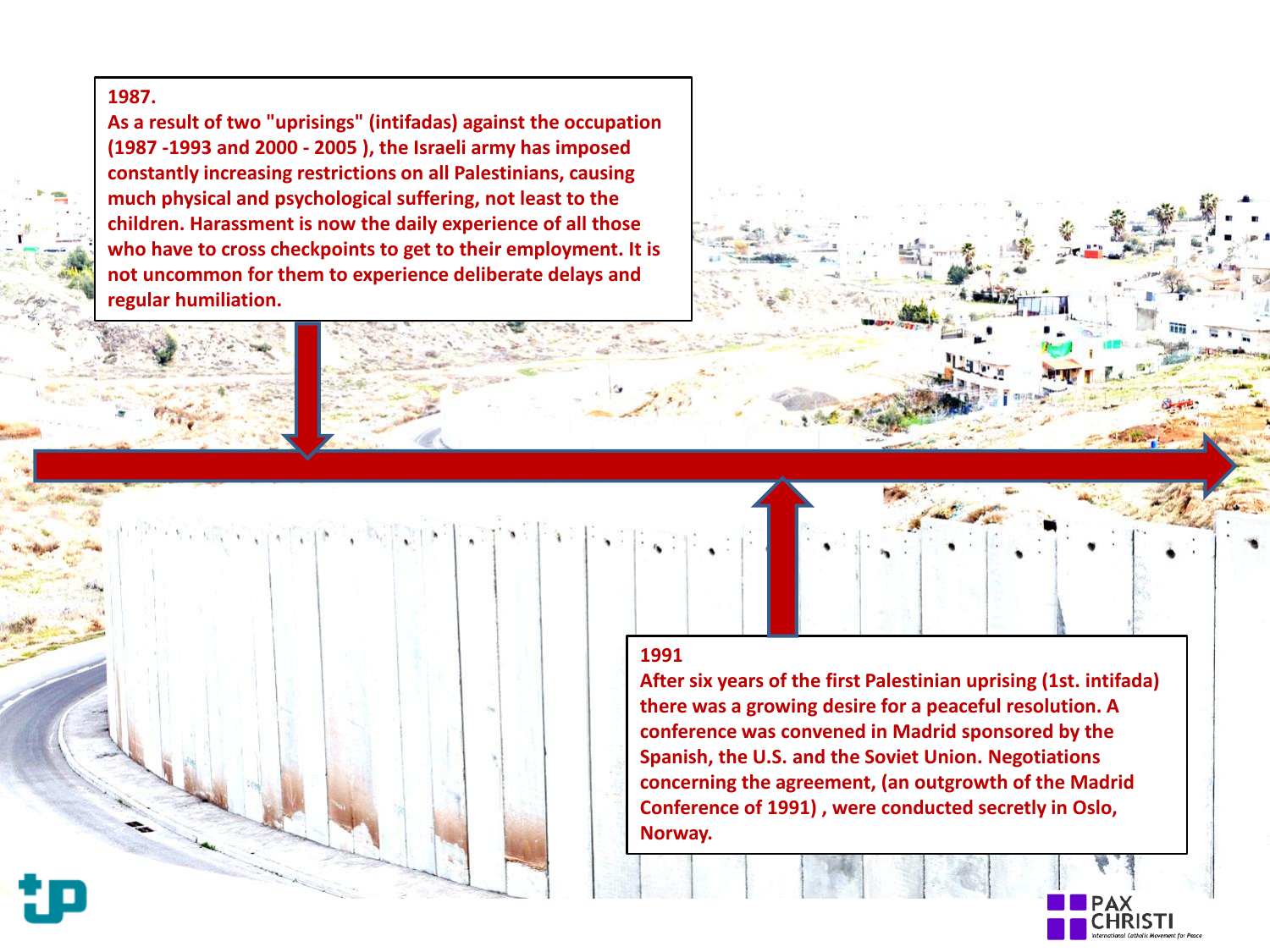# **1993-1995 OSLO PEACE ACCORD PROCESS**

In August, the delegations had reached an agreement, which was signed in secrecy by Simon Peres while visiting Oslo. In the Letters **of Mutual Recognition,**

- **the PLO acknowledged the State of Israel and pledged to reject violence, and**
- Israel recognised the PLO as the representative of the Palestinian people and as a partner in negotiations.
- **Yasser Arafat was allowed to return to the Occupied Palestinian Territories.**

# **The accords**

- **called for the withdrawal of Israeli forces from parts of the Gaza Strip and West Bank,**
- **affirmed a Palestinian right of self-government within those areas**
- **through the creation of a Palestinian Interim Self-Government Authority.**

**Palestinian rule was to last for a five-year interim period during which "permanent status negotiations" would commence in order to reach a final agreement. Major issues such as Jerusalem, Palestinian refugees, Israeli settlements, and security and borders were to be decided at these 'permanent status negotiations'. Israel was to grant interim self-government to the Palestinians in phases.**

 $145 - 32$ 

**Contract of the Contract of the Contract of the Contract of the Contract of the Contract of the Contract of the Contract of the Contract of the Contract of the Contract of the Contract of the Contract of the Contract of t** 

**1994** 

This attempt at a peaceful outcome was deemed so significant and hopeful that The Nobel Peace Prize was awarded jointly to **Yasser Arafat, Shimon Peres and Yitzhak Rabin "for their effortsto create peace in the Middle East".**

**Unfortunately the Accord did not result in a long term peaceful resolution.**

**On both sides, there were fears of the other side's intentions.**

Israelis suspected that the Palestinians were entering into a tactical peace agreement, and that they were not sincere about **wanting to reach peace and coexistence with Israel.**

Many Palestinians feared that Israel was not serious about dismantling their settlements in the West Bank, especially around Jerusalem. They feared they might even accelerate their settlement program in the long run, by building more settlements and **expanding existing ones.**